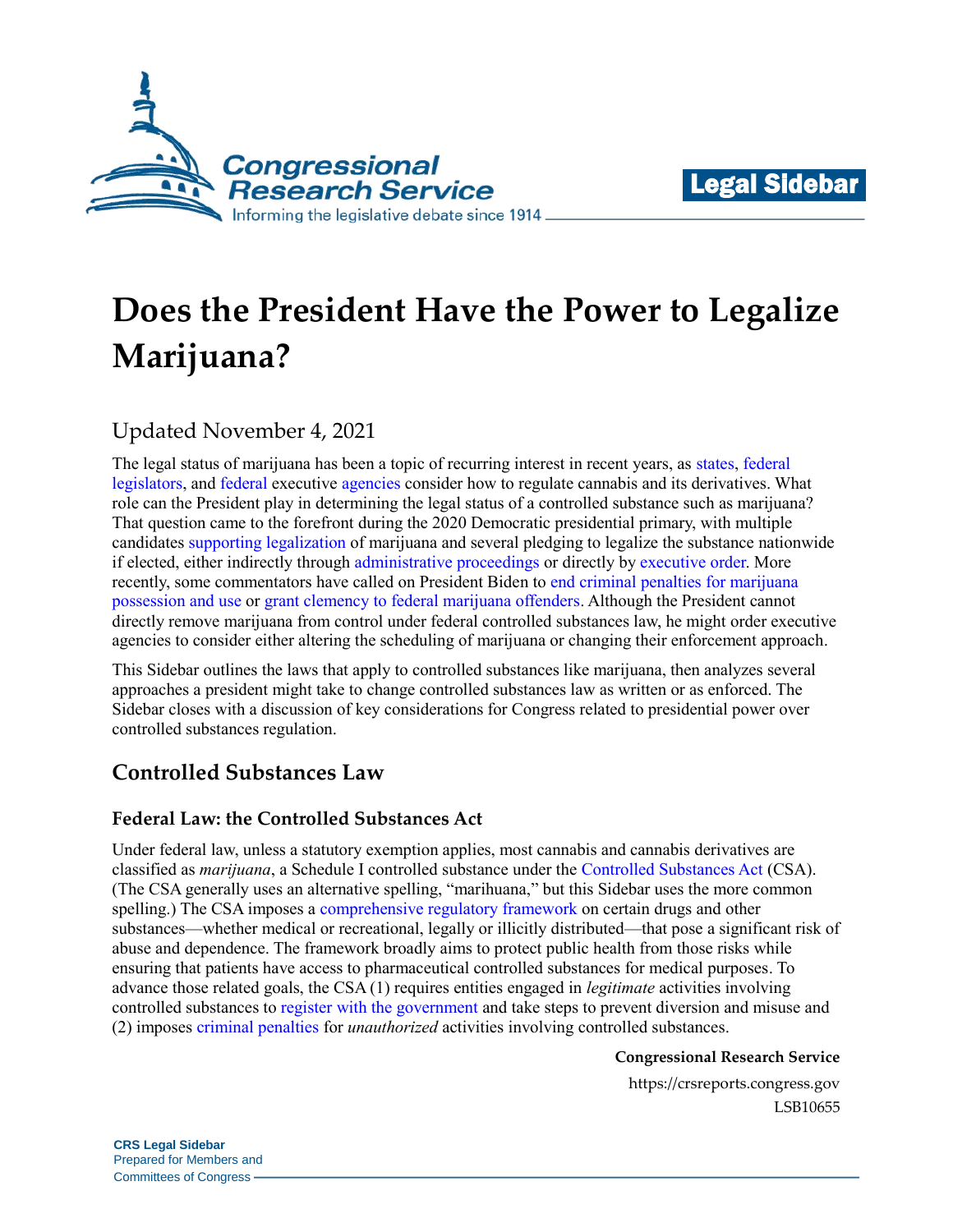Substances become subject to the CSA through placement in one of five lists, known as [Schedules I](https://www.dea.gov/drug-scheduling)  [through V.](https://www.dea.gov/drug-scheduling) [A lower schedule number carries greater restrictions,](https://scholar.google.com/scholar_case?case=6631682367030577571&q=484+F.3d+561&hl=en&as_sdt=6,47#p563) so controlled substances in Schedule I are subject to the most stringent controls. Schedule I controlled substances have [no currently accepted](https://uscode.house.gov/view.xhtml?req=granuleid:USC-prelim-title21-section812&num=0&edition=prelim)  [medical use,](https://uscode.house.gov/view.xhtml?req=granuleid:USC-prelim-title21-section812&num=0&edition=prelim) and it is illegal to produce, dispense, and possess such substances except in the context of [federally approved scientific studies.](https://uscode.house.gov/view.xhtml?req=granuleid:USC-prelim-title21-section823&num=0&edition=prelim) By contrast, substances in Schedules II through V have accepted medical uses and may be [dispensed by prescription](https://uscode.house.gov/view.xhtml?req=granuleid:USC-prelim-title21-section829&num=0&edition=prelim) for medical purposes.

As discussed further below, a substance can be placed in a CSA schedule, moved to a different schedule, or removed from control under the CSA either by [legislation](https://www.congress.gov/116/plaws/publ114/PLAW-116publ114.pdf) or through an [administrative rulemaking](https://uscode.house.gov/view.xhtml?req=granuleid:USC-prelim-title21-section811&num=0&edition=prelim) process overseen by the Drug Enforcement Administration (DEA) and based on criteria set out in the CSA. The CSA also [directs](https://uscode.house.gov/view.xhtml?req=granuleid:USC-prelim-title21-section811&num=0&edition=prelim) the Attorney General (who has delegated CSA scheduling authority to DEA) to schedule substances as required to comply with the United States' [treaty obligations.](https://crsreports.congress.gov/product/pdf/R/R45948#_Toc21598643) [Congress placed](https://www.govinfo.gov/content/pkg/STATUTE-84/pdf/STATUTE-84-Pg1236.pdf#page=14)  [marijuana in Schedule I](https://www.govinfo.gov/content/pkg/STATUTE-84/pdf/STATUTE-84-Pg1236.pdf#page=14) in 1970 when it enacted the CSA. Since that time, DEA has denied multiple [petitions from stakeholders](https://scholar.google.com/scholar_case?case=9842327817238142794&q=15+F.3d+1131&hl=en&as_sdt=6,47#p1133) seeking to move marijuana to a less restrictive schedule or remove the substance from control under the CSA. In 2018, Congress [amended the CSA](https://www.congress.gov/bill/115th-congress/house-bill/2/text) to provide that *hemp* defined to include cannabis products containing no more than 0.3 percent of the psychoactive cannabinoid delta-9 tetrahydrocannabinol (THC)—is not a controlled substance subject to the CSA. (Hemp products may, however, be subject to regulation under [other provisions](https://crsreports.congress.gov/product/pdf/IF/IF11088) of [federal law.](https://crsreports.congress.gov/product/pdf/IF/IF11250))

#### **State Laws**

In addition to the federal CSA, each state has its own controlled substances laws. As a general matter, state controlled substances laws often mirror federal law and are relatively uniform across jurisdictions because almost all states have adopted a version of the [Uniform Controlled Substances Act.](https://www.uniformlaws.org/HigherLogic/System/DownloadDocumentFile.ashx?DocumentFileKey=34039f08-ab0d-24fd-d349-b8f58e81b281) However, there is [not a complete overlap](https://crsreports.congress.gov/product/pdf/R/R45948#_Toc21598635) between drugs subject to federal and state control.

[Marijuana regulation](https://crsreports.congress.gov/product/pdf/R/R44782) is one area where the gap between federal and state controlled substance laws is particularly salient. In sharp contrast to the stringent federal control of marijuana, in recent decades [nearly](https://www.ncsl.org/research/health/state-medical-marijuana-laws.aspx)  [all the states](https://www.ncsl.org/research/health/state-medical-marijuana-laws.aspx) have changed their laws to permit the use of marijuana (or other cannabis products) for medical purposes. In addition, 18 states and the District of Columbia have passed laws removing certain state criminal prohibitions on recreational marijuana use by adults.

Notably, however, [states cannot actually](https://scholar.google.com/scholar_case?case=15647611274064109718&q=545+U.S.+1&hl=en&as_sdt=6,47#p29) *legalize* marijuana, because the states cannot change federal law and the Constitution's [Supremacy Clause](https://constitution.congress.gov/constitution/article-6/) dictates that federal law takes precedence over conflicting state laws. As long as marijuana is a Schedule I controlled substance under the CSA, all unauthorized activities involving marijuana are [federal crimes](https://uscode.house.gov/view.xhtml?path=/prelim@title21/chapter13/subchapter1/partD&edition=prelim) anywhere in the United States, including in states that have purported to legalize medical or recreational marijuana.

## **Presidential Power to Legalize or Decriminalize Marijuana**

Discussion of whether the President can legalize or decriminalize marijuana raises the question of what it means to "legalize" or "decriminalize" a Schedule I controlled substance. "Legalization" of marijuana could mean moving the substance from Schedule I to another schedule of the CSA so that it would be legal to produce, distribute, and possess marijuana for medical purposes, subject to the CSA's registration requirements; or it could mean removing marijuana from control under the CSA altogether. ["Decriminalization"](https://www.nbc12.com/2020/05/25/gov-northam-signs-bill-decriminalize-marijuana-virginia/) generally refers to maintaining some form of prohibition of marijuana but enforcing the ban only through non-criminal sanctions, such as civil monetary penalties.

#### **Descheduling or Rescheduling Under the CSA**

Either Congress or the executive branch has the authority to change the status of marijuana under the CSA. Congress can change the status of a controlled substance through legislation: Congress included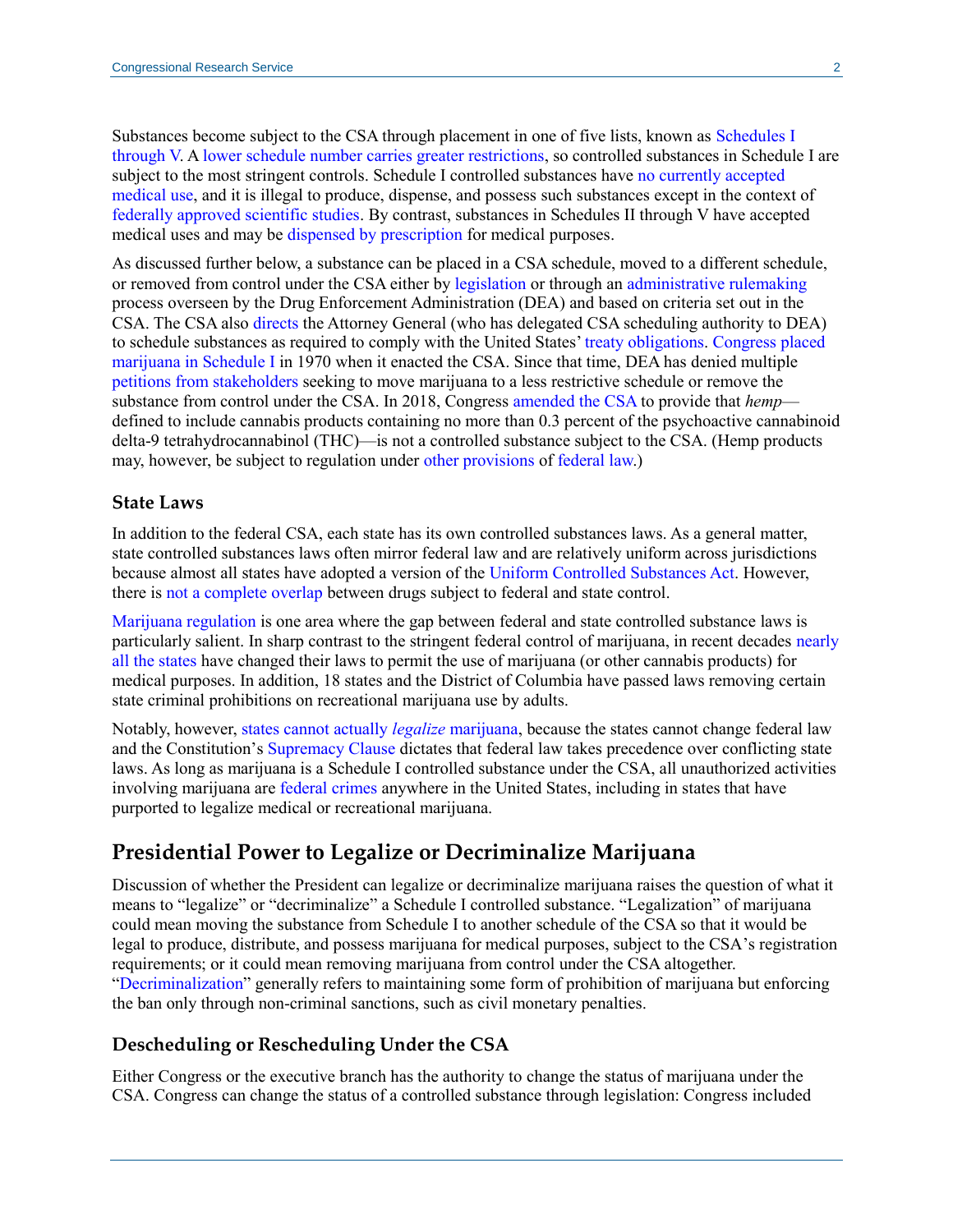marijuana in Schedule I by legislation when it enacted the CSA, and has more recently passed legislation to impose controls on other substances, including [synthetic cannabinoids](https://www.congress.gov/112/plaws/publ144/PLAW-112publ144.pdf#page=138) and [fentanyl analogues.](https://crsreports.congress.gov/product/pdf/LSB/LSB10404) In the alternative, the CSA empowers DEA to make scheduling decisions through the [notice-and-comment](https://uscode.house.gov/view.xhtml?req=granuleid:USC-prelim-title21-section811&num=0&edition=prelim)  [rulemaking](https://uscode.house.gov/view.xhtml?req=granuleid:USC-prelim-title21-section811&num=0&edition=prelim) process, in consultation with the Department of Health and Human Services (HHS) (HHS has [delegated](https://www.govinfo.gov/content/pkg/FR-2019-06-17/pdf/2019-12723.pdf#page=2) its factfinding role in this process to the Food and Drug Administration (FDA)). The [CSA](https://uscode.house.gov/view.xhtml?req=(title:21%20section:811%20edition:prelim)%20OR%20(granuleid:USC-prelim-title21-section811)&f=treesort&edition=prelim&num=0&jumpTo=true)  [provision](https://uscode.house.gov/view.xhtml?req=(title:21%20section:811%20edition:prelim)%20OR%20(granuleid:USC-prelim-title21-section811)&f=treesort&edition=prelim&num=0&jumpTo=true) directing DEA to schedule controlled substances as "required by United States obligations under international treaties" may limit the agency's authority to relax controls of marijuana; another [CRS](https://crsreports.congress.gov/product/pdf/R/R45948#_Toc63423607)  [report](https://crsreports.congress.gov/product/pdf/R/R45948#_Toc63423607) discusses considerations for Congress related to marijuana's status under international drug control treaties.

If the President sought to act in the area of controlled substances regulation, he would likely do so by [executive order.](https://crsreports.congress.gov/product/pdf/LSB/LSB10172) However, the Supreme Court has [held](https://tile.loc.gov/storage-services/service/ll/usrep/usrep343/usrep343579/usrep343579.pdf#page=7) that the President has the power to issue an executive order only if authorized by "an act of Congress or . . . the Constitution itself." The CSA does not provide a direct role for the President in the classification of controlled substances, nor doe[s Article II](https://constitution.congress.gov/constitution/article-2/) of the Constitution grant the President power in this area (federal controlled substances law is a[n exercise](https://scholar.google.com/scholar_case?case=15647611274064109718&q=545+U.S.+1&hl=en&as_sdt=20006#p15) of Congress's power to regulate [interstate commerce\)](https://constitution.congress.gov/browse/essay/artI-S8-C3-1-2/ALDE_00001058/). Thus, it does not appear that the President could directly deschedule or reschedule marijuana by executive order.

Although the President may not unilaterally deschedule or reschedule a controlled substance, he does possess a large degree of indirect influence over scheduling decisions. The President could pursue the [appointment](https://crsreports.congress.gov/product/pdf/LSB/LSB10153) of agency officials who favor descheduling, or use executive orders to direct DEA, HHS, and FDA to consider administrative descheduling of marijuana. The notice-and-comment rulemaking process would take time, and would be [subject to judicial review](https://uscode.house.gov/view.xhtml?req=granuleid:USC-prelim-title21-section877&num=0&edition=prelim) if challenged, but could be done consistently with the CSA's procedural requirements. In the alternative, the President could work with Congress to pursue descheduling through an amendment to the CSA.

#### **Presidential Pardons and Prosecutorial Discretion**

Just as the CSA does not grant the President the authority to unilaterally change the classification of a controlled substance, it also creates no presidential power to alter the general penalties applicable to controlled substances offenses. While the President cannot change the law as written, he has substantial control over how the law is enforced. For instance, the Constitution grants the President the power ["to](https://constitution.congress.gov/constitution/article-2/)  [grant Reprieves and Pardons](https://constitution.congress.gov/constitution/article-2/) for Offences against the United States." That clemency power extends to all federal offenses, "except in Cases of Impeachment." The President may grant a pardon [at any time](https://crsreports.congress.gov/product/pdf/R/R46179#_Toc30077275) after an offense is committed: before the pardon recipient is charged with a crime, after a charge but prior to conviction, or following conviction. The power is not limited to pardons for individual offenders: the President may also issue a general [amnesty](https://scholar.google.com/scholar_case?case=9196727122146528912&q=95+U.S.+149&hl=en&as_sdt=6,47#p152) to a class of people. It therefore appears that the President could provide clemency for some or all past federal marijuana-related offenses without making any changes to the CSA. However, such an exercise of the clemency power might not address all possible [collateral legal consequences](https://crsreports.congress.gov/product/pdf/R/R45948#_Toc21598659) of marijuana-related activities, because some of those consequences do not depend on a person being charged with or convicted of a CSA violation. Clemency also would not prevent prosecution of future offenses if the same President or a future administration ended the policy of amnesty. Furthermore, the presidential clemency power extends only to federal offenses; it does not affect offenses under state law.

In addition to, or instead of, granting clemency, the President could direct the Department of Justice (DOJ) to exercise its discretion not to prosecute some or all marijuana-related offenses. Although DOJ generally enjoys [significant independence,](https://www.justice.gov/sites/default/files/ag/legacy/2008/04/15/ag-121907.pdf) particularly with respect to its handling of specific cases, the President has the authority to direct DOJ as part of his constitutional duty to ["take Care that the Laws be](https://constitution.congress.gov/constitution/article-2/#article-2-section-3)  [faithfully executed.](https://constitution.congress.gov/constitution/article-2/#article-2-section-3)" DOJ is primarily responsible for prosecuting criminal violations of the CSA and possesses significant prosecutorial discretion in doing so. Under the Obama administration, DOJ issued [several](https://www.justice.gov/sites/default/files/opa/legacy/2009/10/19/medical-marijuana.pdf) [guidance](https://www.justice.gov/sites/default/files/oip/legacy/2014/07/23/dag-guidance-2011-for-medical-marijuana-use.pdf) [memoranda](https://www.justice.gov/iso/opa/resources/3052013829132756857467.pdf) outlining enforcement priorities related to marijuana. Although that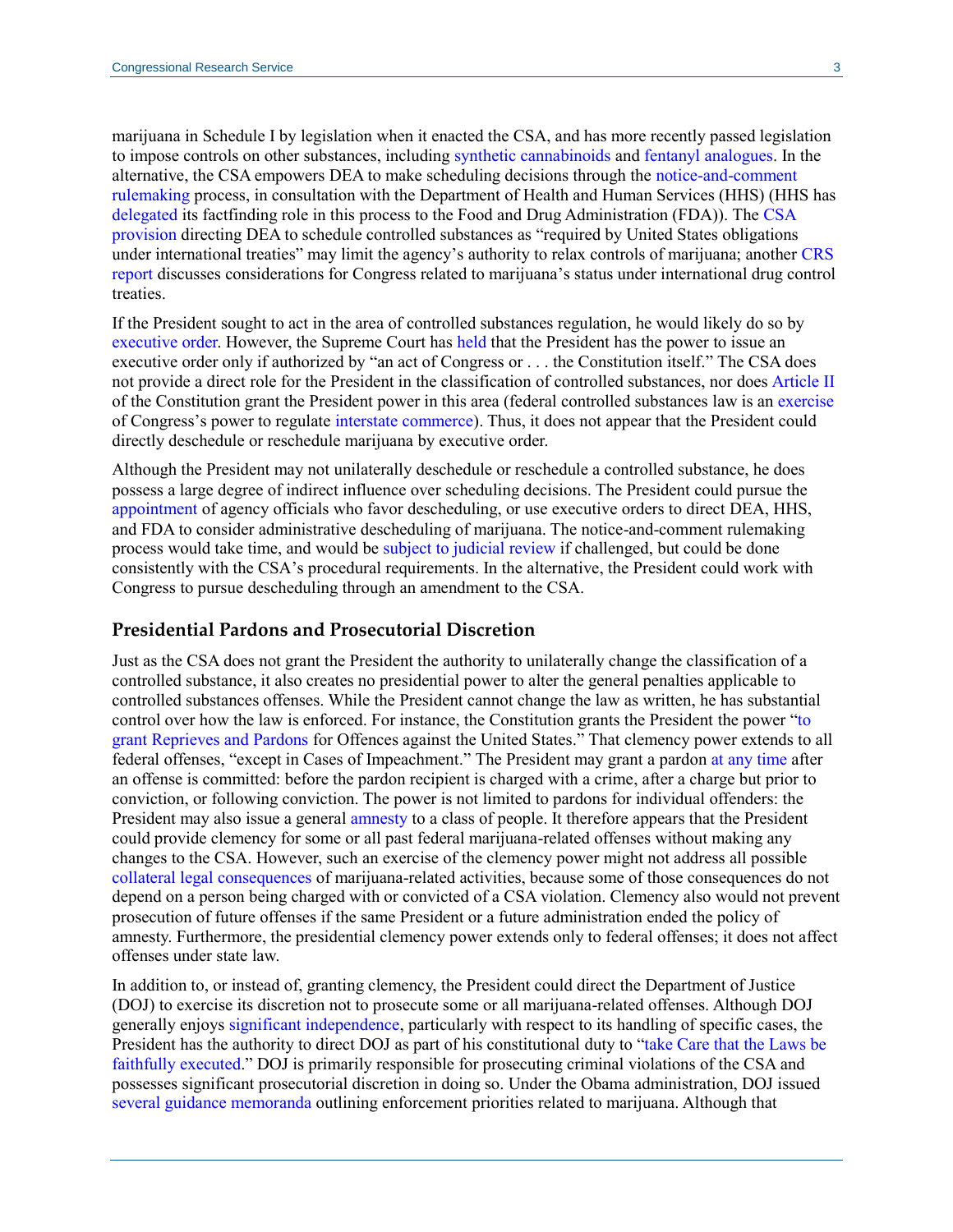guidance expressly reserved DOJ's full authority to enforce the CSA, it suggested that prosecutors should not prioritize enforcement against low-risk activities, including individual use of medical marijuana. Under the Trump Administration, DOJ [rescinded the Obama-era guidance](https://www.justice.gov/opa/press-release/file/1022196/download) in 2018, but retains broad discretion to decide what federal offenses to prosecute. Like the pardon power, DOJ prosecutorial discretion would limit prosecution only for federal offenses, and would provide no guarantee against future changes to DOJ's enforcement policy.

#### **State Law**

If the President worked with DEA or Congress to remove marijuana from Schedule I of the CSA, it might raise the question of how the change in federal law would interact with state laws that criminalize some or all marijuana-related activities. Under the United States[' federalist system of](https://crsreports.congress.gov/product/pdf/R/R45323) government, the President has no direct power to change state law or compel the states to adopt federal policies. Pursuant to the [Supremacy Clause,](https://constitution.congress.gov/constitution/article-6/) Congress *can* preempt state law through federal statutes like the CSA. However, the CSA provides that it [does not preempt state laws](https://uscode.house.gov/view.xhtml?req=granuleid:USC-prelim-title21-section903&num=0&edition=prelim) "unless there is a positive conflict between [the CSA] and that State law so that the two cannot consistently stand together." If marijuana were rescheduled or descheduled at the federal level, it would be possible for people to comply with both the CSA and more stringent state laws—for example, by abstaining from using marijuana. Thus, that change to federal law standing alone would not alter the status of marijuana under state law.

## **Considerations for Congress**

If Congress wishes to remove or scale back federal legal restrictions on marijuana beyond what the executive branch chooses to pursue, it has significant authority to do so. While the CSA does not grant the President the power to change the status of a controlled substance or the punishments for controlled substance offenses, Congress unquestionably holds the power to [amend the CSA](https://crsreports.congress.gov/product/pdf/R/R45948#_Toc63423588) to reschedule or deschedule a controlled substance or change applicable penalties. If the legislature decides to relax federal regulation of marijuana, bills currently pending before Congress would move marijuana to a [less](https://www.congress.gov/bill/117th-congress/house-bill/365/text)  [restrictive schedule](https://www.congress.gov/bill/117th-congress/house-bill/365/text) or [remove the substance from control](https://www.congress.gov/bill/117th-congress/house-bill/3617/text) entirely. (Amending the CSA would not change the status of cannabis under other federal laws, including the [Federal Food Drug & Cosmetic Act.](https://uscode.house.gov/view.xhtml?path=/prelim@title21/chapter9&edition=prelim)) In the alternative, Congress could choose to limit the enforcement of federal marijuana law without altering the substance's classification under the CSA. For example, an [appropriations rider](https://www.congress.gov/bill/116th-congress/house-bill/133/text) enacted every year since FY2014 prohibits DOJ from using taxpayer funds to prevent the states from "implementing their own laws that authorize the use, distribution, possession, or cultivation of medical marijuana."

In addition, while Congress cannot directly change state laws, it may be able to override state laws via preemption or enact measures designed to encourage the states to change their own laws. With respect to the first option, when legislating pursuant to an enumerated power, Congress can expressly [preempt state](https://crsreports.congress.gov/product/pdf/R/R45825)  [laws](https://crsreports.congress.gov/product/pdf/R/R45825) and could likely amend the CSA to override state marijuana controls. As an analogous precedent, the [2018 farm bill](https://www.congress.gov/bill/115th-congress/house-bill/2/text) carved out non-psychoactive hemp from the CSA's regulation of marijuana and prohibited the states from banning the interstate transport of hemp. As for the second option, Congress can use its [spending power](https://crsreports.congress.gov/product/pdf/R/R46827) to encourage the states to adopt certain policies by conditioning federal funds on the enactment of desired legislation.

If, in the alternative, Congress seeks to maintain existing controls, it would have some authority to do so even if the executive branch decided to reduce legal restrictions on marijuana or limit enforcement of marijuana laws. The CSA is a statutory regime, and Congress has the ultimate authority over what substances are subject to federal control. Thus, if DEA chose to move marijuana to a less restrictive CSA schedule or remove it from control entirely, Congress could potentially overturn [DEA's determination](https://crsreports.congress.gov/product/pdf/IF/IF11096) or enact legislation directly placing marijuana in Congress's preferred schedule. However, if the executive branch elected to issue pardons or grant amnesty for marijuana offenses, or to exercise